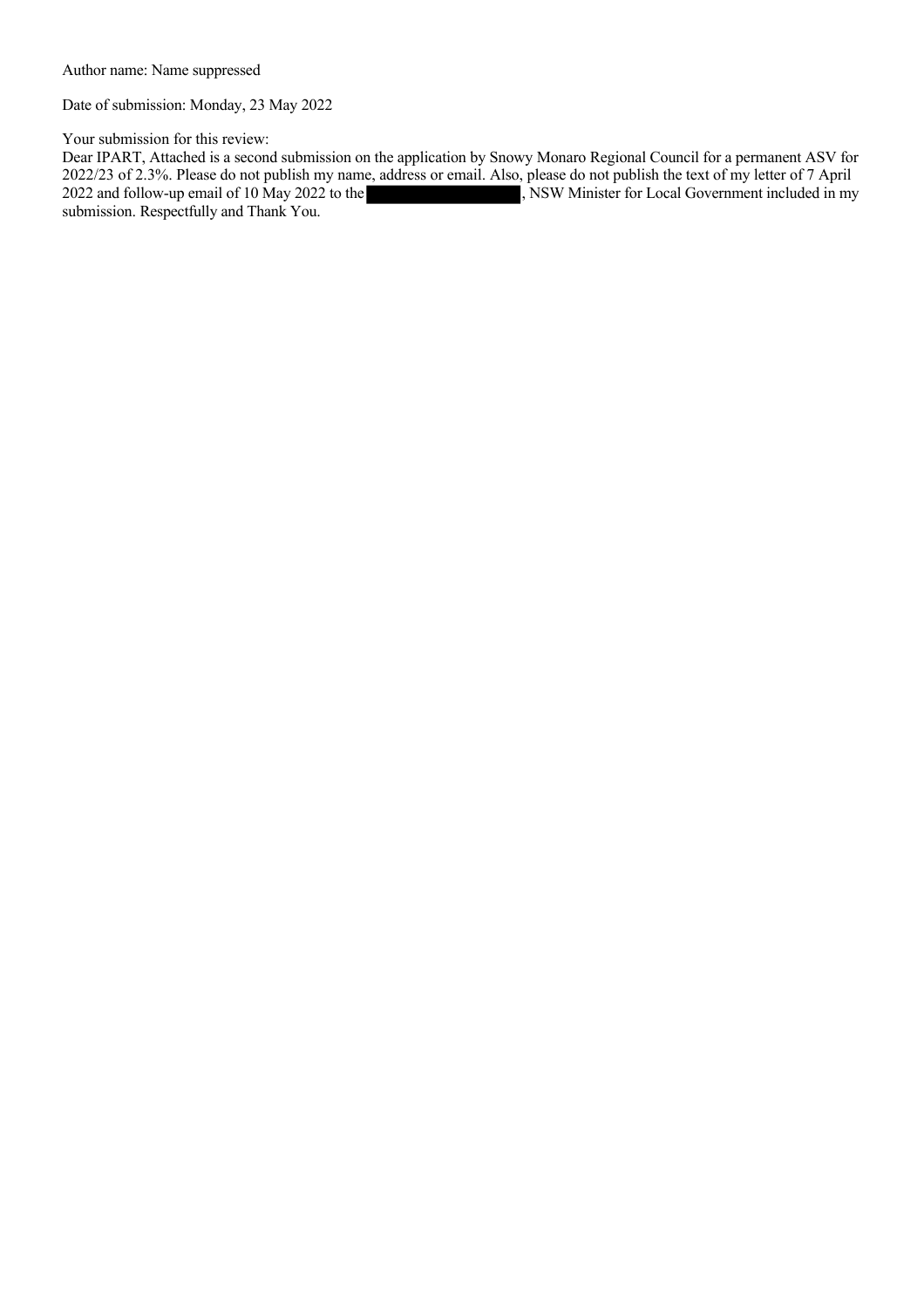# **A POSSIBLE WAY FORWARD**

# **ADDITIONAL SPECIAL VARIATION (ASV) FOR 2022/23**

## **SNOWY MONARO REGIONAL COUNCIL (SMRC)**

**SUBMISSION TWO**





*Snowy Monaro Region Farmland, Michelago NSW*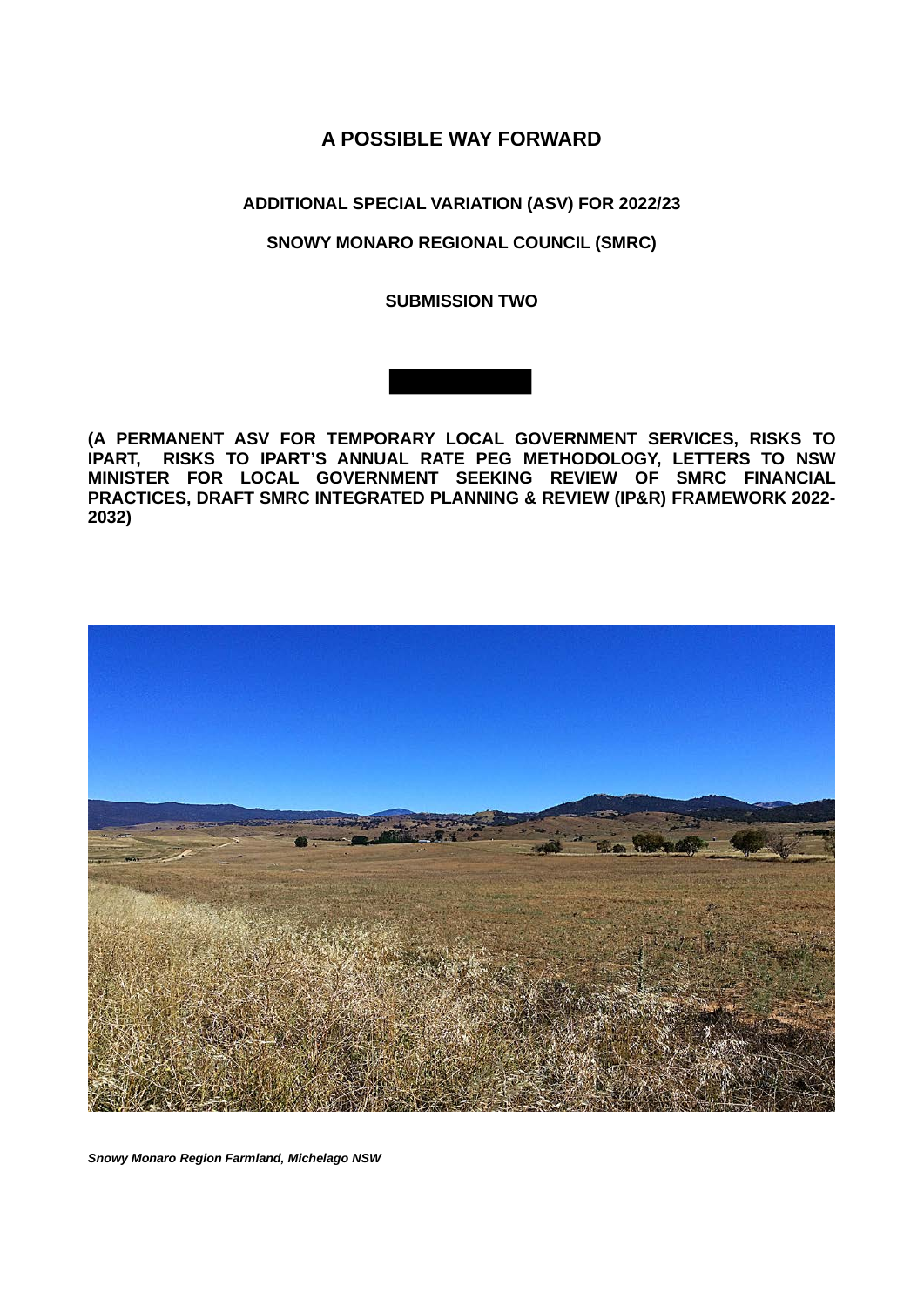#### **Summary of Key Points**

- This is my second submission to IPART relating to the application submitted by the Snowy Monaro Regional Council (SMRC) to IPART for a permanent Additional Special (Rate) Variation (ASV) for 2022/23 of 2.3%.
- This submission recommends a possible way forward for IPART to approve a *temporary* ASV for 2022-23 for SMRC which address the issues raised in my 2 submissions to IPART.
- In December 2021 IPART approved an annual rate peg increase of 0.8% for Snowy Monaro Regional Council for 2022/23;
	- the rate peg reflected new annual rate peg methodology 2022/23 and onwards, which included a new factor to account for population growth in local government areas.
- The ASV for 2022/23 process risks reputational damage to IPART as the NSW independent pricing regulator for local government, water, energy and public transport, licence administrator, scheme administrator and regulator of schemes on behalf of the NSW Government.
- The ASV for 2022/23 presents substantial risks to IPART's annual rate peg methodology and the Local Government Cost Index (LGCI);
	- the LGCI is central to the to the validity of IPART's annual rate peg methodology.
- SMRC's application for an ASV for 2023/23 is seeking a permanent variation to fund a temporary service (the "Jindabyne Community and Innovation Hub) funded by the NSW Government for 5 years from 2022/23 (see the National Tribune of 3 November 2021 at: https://www.nationaltribune.com.au/new-jindabyne-library-and-innovation-hub-projectunderway/.
- The Snowy Monaro community is calling on the Minister for Local Government to urgently investigate whether SMRC is "Fit For the Future" and can continue to be a going concern;
	- and also investigate whether SMRC has abided by the NSW Office of Local Government's Code of Accounting Practice and Financial Reporting, and associated policies.
- SMRC is currently seeking community comments on Council's draft Suite of Integrated Planning and Reporting documents (IP&R Framework) for the next 10 years (2022 to 2032);
	- community comments are due by 6 June 2022.
- The draft IP&R framework includes 4 financial scenarios to address Council's long-term negative operating budgetary position with the aim of bringing Council's operating budget deficit back into balance over time;
	- the 4 scenarios are contained in the draft Long Term Financial Plan 2022-2032 (10-year forecast) and involve proposed annual land rate increase from FY 2023/24 to FY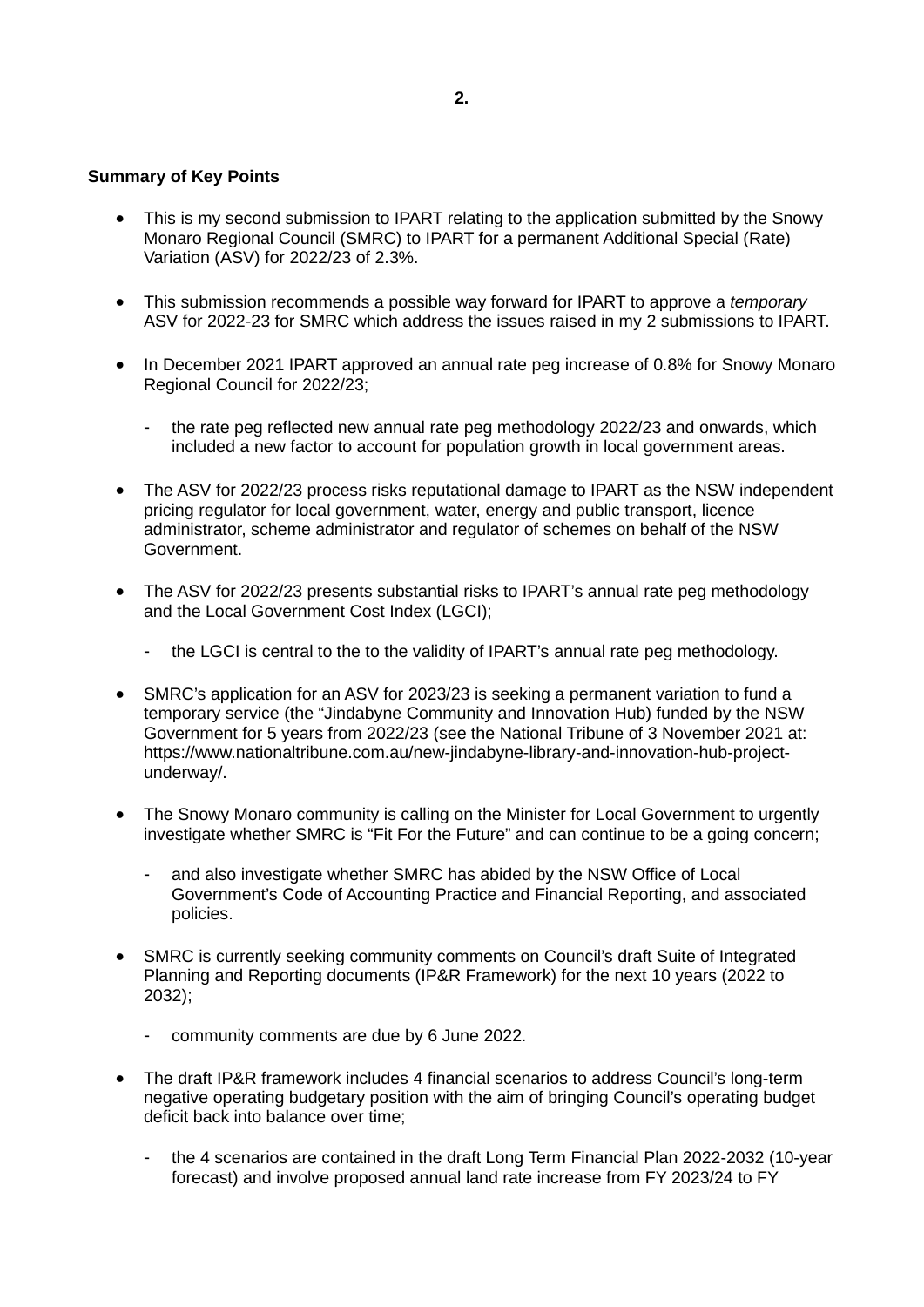2031/32 of between 2.3% and 9.347% for eight years (a one-off 18.4% increase is also considered in the scenarios);

**3.**

- none of the 4 scenarios have been endorsed by the Snowy Monaro community or Council.

# **IPART's Annual Rate Peg Review 2022/23**

2. IPART's annual review of the rate increase peg for all Councils, concluded in December 2021, approved an annual rate peg increase of 0.8% for Snowy Monaro Regional Council for 2022/23.

3. The rate peg reflected new IPART methodology introduced to assess annual rate peg increases from 2022/23 and onwards, and included a new additional factor to account for population growth in local government areas.

4. My other submission argued that the agreement by IPART to allow Councils to apply for ASV for 2022/23 on top of the original approved annual rate peg risked undermining the community's confidence in IPART as an independent price regulator in NSW for local government, and more broadly as an independent price regulator for water, energy, public transport. It also threatened the community's confidence in IPART as the NSW licence administrator of water, electricity and gas, and the scheme administrator and regulator of the Energy Savings Scheme.

5. My other submission also argued that the because the Guidelines for the ASV for 2022/23 adopt a different methodology to assess applications from Council, this threatened community confidence in the methodology used by IPART to assess the annual rate peg increase for income received by Councils from local rates.

6. Specifically, it threatens the validity of the Local Government Cost Indicator (LGCI) that is a centrepiece of the methodology used by to assess the approved annual rate peg.

### **SMRC's Application for an ASV for 2022/23 - A Permanent ASV for 2022-23 for a Temporary Service**

7. SMRC's ASV application is seeking a *permanent* ASV for 2022/23 of 2.3% under S508 (2) of the NSW *Local Government Act 1993.* As noted in Council's application this is to fund the:

a) costs of the planned new library service to be introduced at Jindabyne in 2022/23, and;

b) ongoing costs of providing required infrastructure and services as planned in the current delivery and long term financial plans.

8. My other submission noted that Council's application for a permanent 2.3% ASV for 2022/23 was mainly to fund the ongoing operation of the planned new library service at Jindabyne to be established in 2022/23. Funding for that service and library has only been approved by the NSW Government as a temporary facility for 5 years.<sup>[1](#page-3-0)</sup>

9. The NSW Government funded the "Jindabyne Information and Education Facility - Community Library and Innovation Hub" through the NSW Regional Cultural Fund. The funding was provided for a modular library that would remain on-site for at least five years. After this time, it could be moved and repurposed dependent on the newly designed civic area under the NSW Government's

<span id="page-3-0"></span><sup>1</sup> Full details are in the Business Papers for SMRC's Monthly Council Meetings on 17 December 2020 (pp 82-93) and on 17 February 2022 (pp 51-80) @ https://www.snowymonaro.nsw.gov.au/Council/Meetings.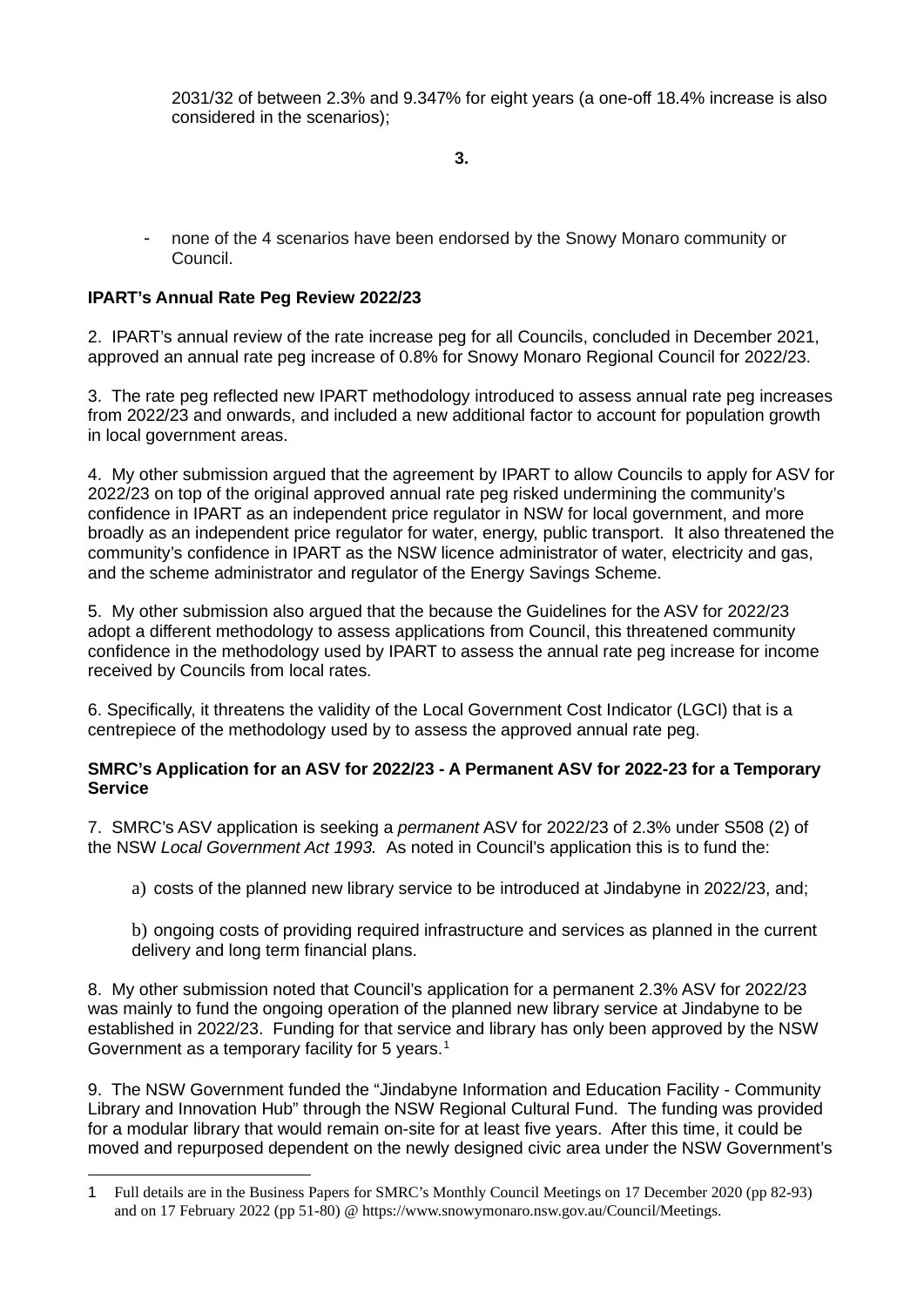Snowy Mountains Special Activation Precinct (SM SAP) (see "About Regional" 4 February 2019 at: https://aboutregional.com.au/payday-for-projects-from-cooma-to-berridale-to-jindabyne/.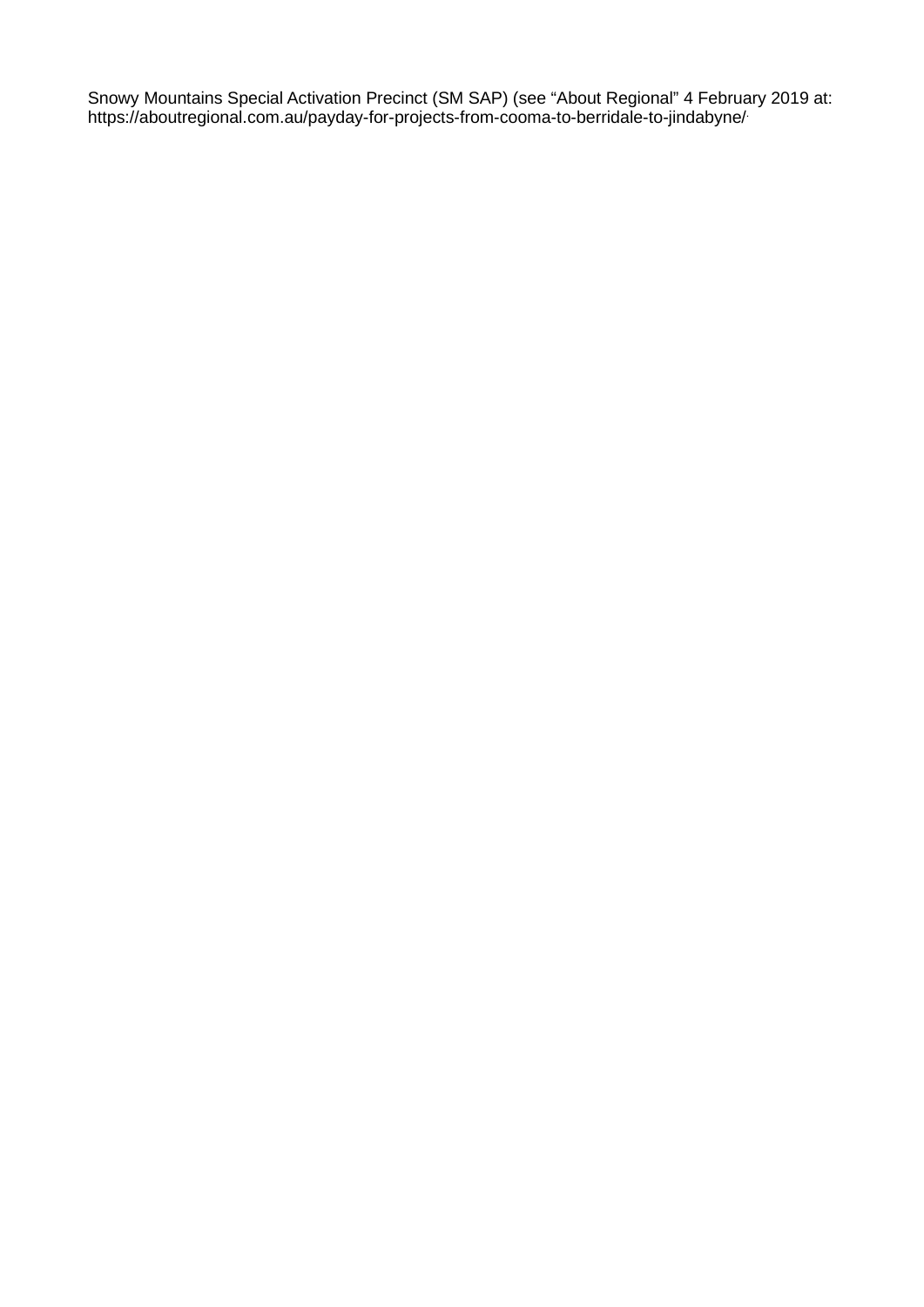10. My other submission also argued that Council had NOT identified in its 2021-22 IP&R documentation that the Council had forecast an average Operating Performance Ratio (OPR) of 2% or lower over the next 5 years. Nor did it show evidence of need, such as, that the council needed to maintain a higher OPR so it could meet its capital funding requirements;

• this is required by the NSW Office of Local Government's "Guidelines for Additional Special Variation (ASV) Process for 2022-23" (Circular 22-07)) to support an ASV application.

### **COMMUNITY CALLS FOR AN INVESTIGATION INTO WHETHER SMRC IS "FIT FOR THE FUTURE" AND CAN CONTINUE TO BE A GOING CONCERN - LETTERS TO THE HON. MP, MINISTER FOR LOCAL GOVERNMENT**

11. This submission provides a copy of my letter of 7 April 2022 and follow-up email letter of 10 May to the Hon. MAC MP, Minister for Local Government drawing her attention to the unsatisfactory budget operating position of Snowy Monaro Regional Council. Council's operating budget for 2020-21 resulted in a net deficit of \$24 million. This was up from a net operating budget deficit of \$2.29 million in 2016-17 (post amalgamation) and a net deficit of \$4.74 million in 2019/20.

12. My letter to the Minister asked that she urgently investigate whether SMRC is "Fit For the Future" and can continue to be a going concern. Moreover, I ask her that she investigate whether SMRC has abided by the NSW Office of Local Government's Code of Accounting Practice and Financial Reporting, and associated policies.

13. I also noted that an ASV for 2022/23 should not be approved for SMRC until the Minister's review had been completed.

## **SMRC Suite of Integrated Planning and Reporting Documents (IP&R Framework) - 2022 to 2032**

14. SMRC has its suite of Integrated Planning and Reporting (IP&R) documents on public exhibition until 6 June 2022 and is seeking community input on the documents. This includes: the draft 2022-2026 Delivery Program (four-year plan); the draft 2022-2023 Operational Plan (one year plan and budget); the draft Long Term Financial Plan (LTFP) 2022-2032 (10-year forecast); the draft Revenue Policy 2022-2023, and the draft Fees and Charges (services and facilities) (*see https://yoursaysnowymonaro.com.au/draft-smrc-ipr-documentation-2023)*.

15. The suite of IPR documents sets out the priorities, direction and levels of service that the Snowy Monaro community expects over the lifespan of the documents. They also set out how Council will fund the delivery of the levels of service that the community expects.

16. The draft IP&R suite of documents highlight that SMRC has an ongoing and increasing operating budget problem. Council has outlined how it proposes to address this over the long term in the draft Draft Long Term Financial Plan (LTFP) for 2022-2032 included in the draft IP&R suite of documents. The key aim of the LTFP is to bring Council's operating budget deficit back into balance over time.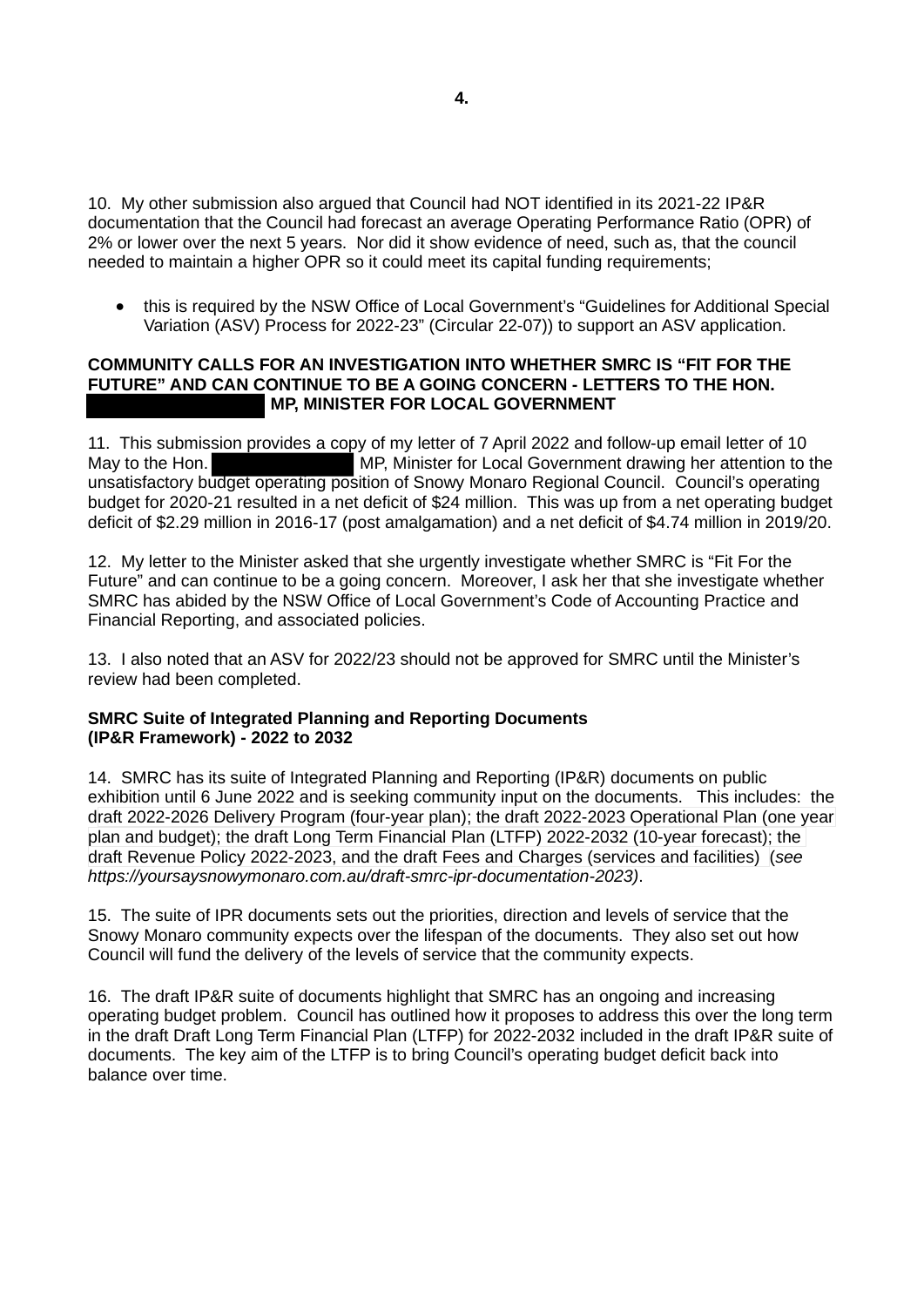17. The draft LTFP includes projected income and expenditure and cash flow statements for the ten years to 2031/32. To this end, Council has included four (4) financial scenarios in the draft LTFP to partially address its operating budget deficits. Council is seeking community comments on the 4 scenarios and plans to finalise its IP&R framework for 2022-2042 (20 years) by 30 June 2022. The 4 scenarios are:

- 1) an annual land rate increase from FY 2023/24 to FY 2031/32 in line with the annual IPART approved rate peg;
- 2) an annual land rate increase from FY 2023/24 to FY 2031/32 of 9.347% each year;
- 3) a one off land rate increase of 18.4% in FY 2023/24, followed by annual rate increases in line with the approved IPART annual rate peg, and;
- 4) a 5% special rate increase each year over the 8 year period commencing in FY 2023/24.

## **A Possible Way Forward**

18. As noted in my submissions, the ASV for 202/23 process presents a real risk to the community's confidence in IPART's independence and as the NSW Government's price regulator for local government, water, energy and public transport, the NSW licence administrator of water, electricity and gas, and the scheme administrator and regulator of the Energy Savings Scheme

19. The Tribunal, after giving due consideration to the risk presented by the ASV for 2022/23 process to the community's views of IPART's independence and the NSW Government's price regulator, may conclude that the risks are manageable and may not have a long-term impact on IPART's independence and regulatory roles.

20. However, should the Tribunal grant SMRC a permanent ASV of 2.3% to fund a temporary service, in addition to having based its decision on inadequate information provided by SMRC in support of its application would, I believe, risk severely calling into question the community's confidence in IPART as the NSW independent pricing regulator.

21. In addition, granting SMRC a permanent ASV of 2.3% to fund a temporary service, based on a different assessment methodology to that used by IPART for annual rate peg reviews would expose the Local Government Cost Index (LGCI) to severe questioning by local ratepayers and NSW businesses, not only for the 2020/21 rate peg review, but also for future reviews.

22. To minimise the risk presented by the ASV for 2022/23 process to IPART's reputation as well as reduce the risk that NSW ratepayers and NSW businesses will question the methodology for the annual rate peg review and, specifically the LGCI, I recommend the following course of action for the Tribunal's consideration:

- IPART could approve the 2.3% ASV sought by SRC, **but** only for 2022/23, i.e. **not approve a permanent ASV increase**,
	- the 2.3% ASV for 2022/23 sought by SMRC is 1.5% above the 0.8% rate peg increase approved by IPART for 2022/23 for SMRC in December 2021;
	- a 2.3% ASV for 2022/23 is in line with Council's and the SMRC community's expectation for the rate peg increase for 2022/23, reflected in Council's Long Term Financial Plan covering 2021-22;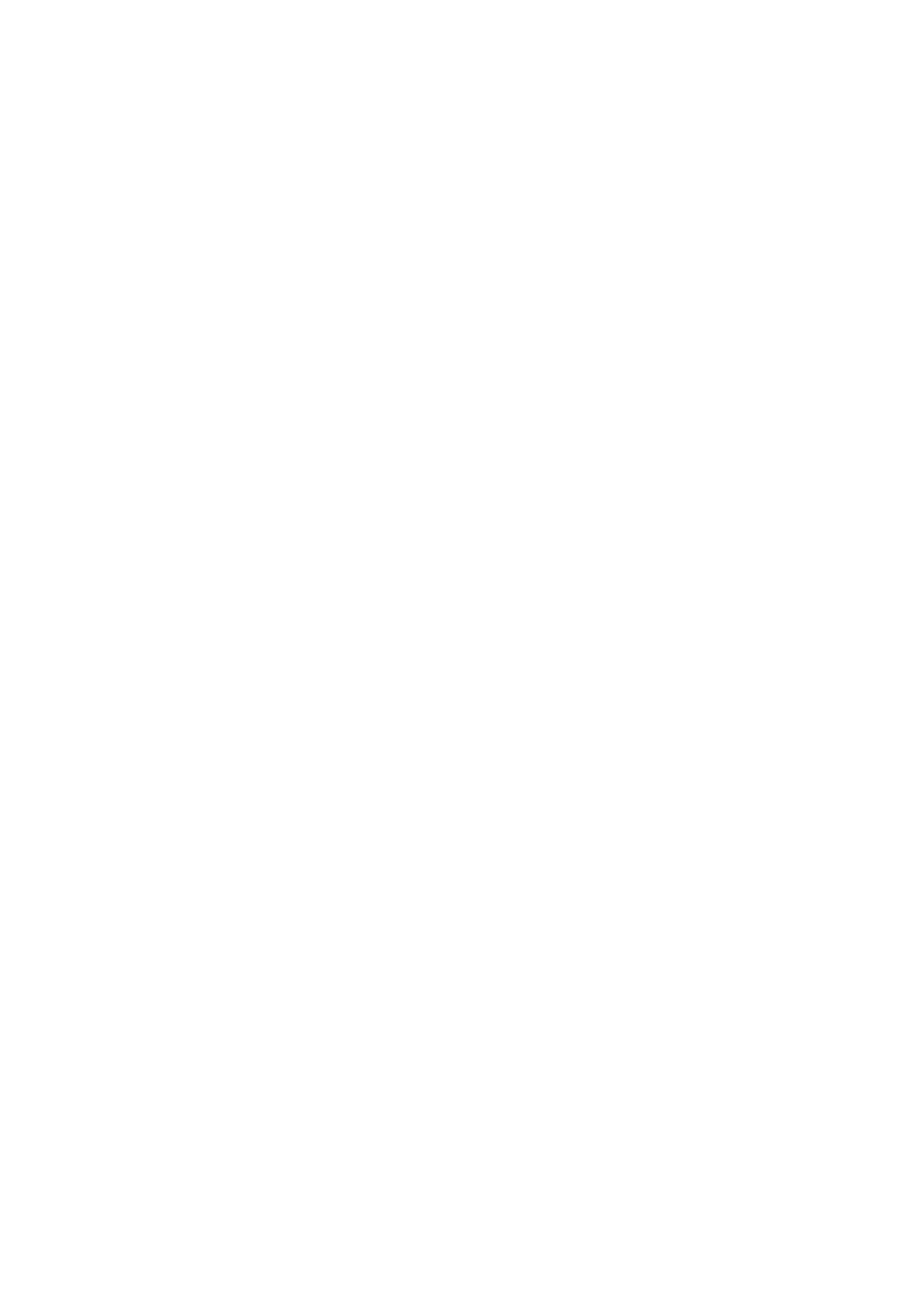- A temporary ASV for 2022-23 will not require SMRC to demonstrate that it has, in its 2021- 22 IP&R documentation, forecast an average Operating Performance Ratio (OPR) of 2% or lower over 2022-23 to 2026-27;
	- this will help ensure that SMRC's application is consistent with the Office of Local Government's updated ASV Guidelines (22-07) and IPART's 7 April 2022 Additional Special Variations 2022-23 Information Paper.
	- and is consistent with granting a temporary special rate variation to funds a temporary local government service;
- Approving a temporary ASV of 2.3% for 2022/23 only will not prejudge any review undertaken by the NSW Minister for Local Government of SMRC's budgetary situation or financial management and accounting practices, requested in my letter of 7 April 2022 to the Minister, and;
	- requested in a large number of letters to the Minister from more than 120 concerned ratepayers in the Snowy Monaro LGA to the Minister.
- Approving a **permanent** ASV of 2.3% from 2022/23 will prejudge the outcome of community consultations currently underway by SMRC on its draft IP&R Framework for the delivery of local government service across the LGA from 2023-24 to 2031-32;
	- the SMRC community has not yet endorsed any of the 4 financial scenarios in Council's draft LTFP 2022-2032 out for community comment which is aimed at bringing Council's operating budget deficit back into balance over time, and;
- Approving a **permanent** ASV would pre-empt SMRC's consideration of submissions lodged by the SMRC community on Council's draft Suite of Integrated Planning and Reporting Documents (I&R) Framework - 2022 to 2032 and the four financial scenarios regarding possible rate rises over the life of the IP&R documents.
- Following the adoption by SMRC of a new IP&R framework fro 2022-2042, SMRC can lodge a Special Rate Variation (SRV) application in 2022/23 with IPART for 2023/24 and for the following 8 eight years, if necessary, that reflects the majority support of of Snowy Monaro ratepayers and businesses, and;
	- and the outcome of an investigation by the Minister for Local Government into whether SMRC is "Fit For the Future" and can continue to be a going concern. .

23. The possible way forward minimises the risk that the ASV for 2022/23 process presents to IPART as an independent pricing regulator, and maintain broad community for the annual rate peg process and new methodology. It is also less likely to prejudice a possible review by the Minister for Local Government of SMRC's parlous budgetary situation and financial management and accounting practices.

24. Delivering a temporary ASV for SMRC for 2022/23 to fund a temporary service (the Jindabyne Information and Education Facility - Community Library and Innovation Hub, funded by the NSW Government for 5 years), is consistent with the OLG Guidelines and IPART Information Paper on the ASV for 2022/23 process.